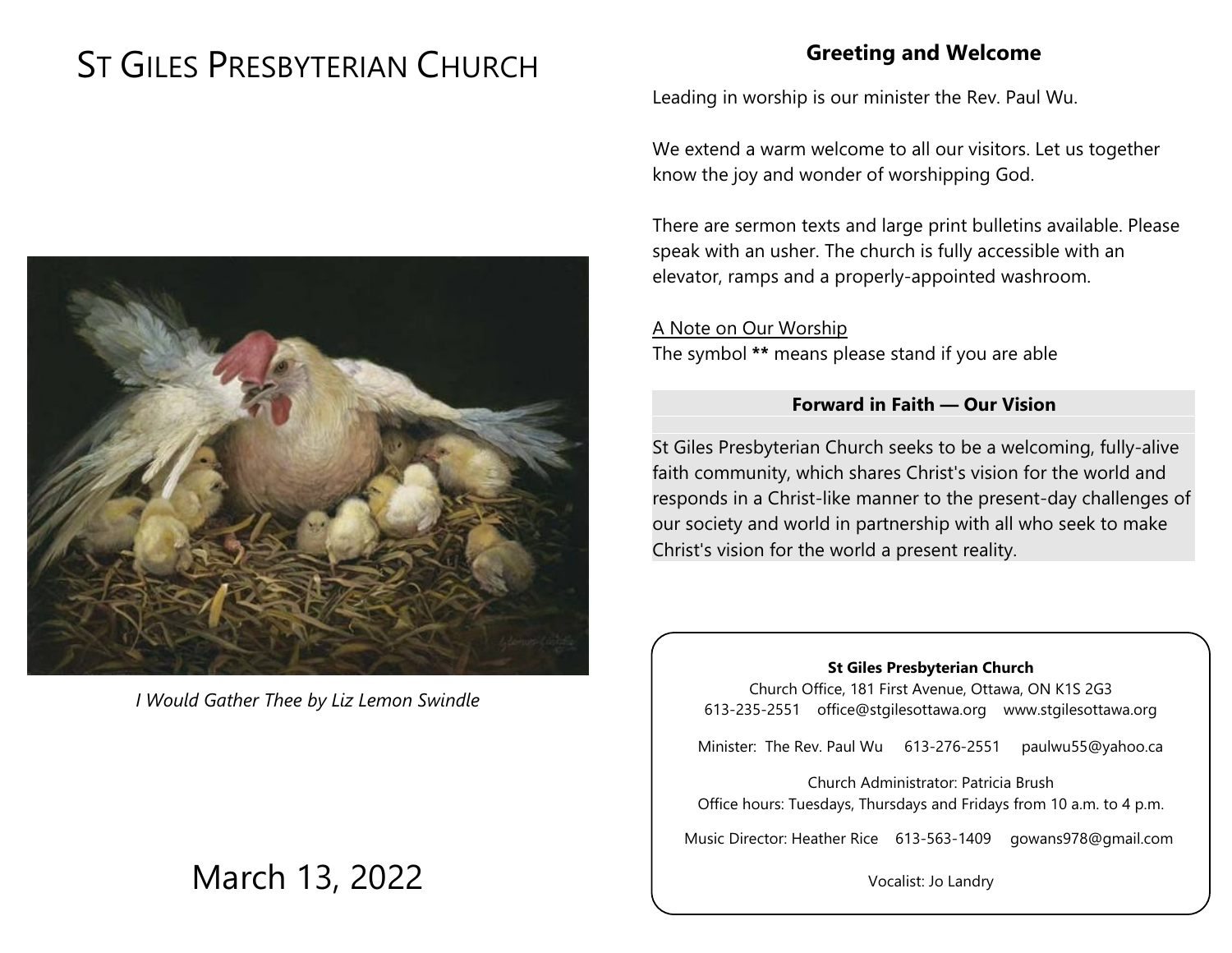We acknowledge that the land on which we gather is the traditional unceded territory of the Algonquin Anishnaabeg People. The Algonquin peoples have lived on this land since time immemorial. We are grateful to have the opportunity to be present in this territory.

Prelude *Into the Woods My Master Went* by David Ashley White

Call to Worship

One: The Lord is our light and our salvation:

**All: whom shall I fear?**

One: The Lord is the stronghold of our life:

**All: of whom shall I be afraid?**

One: One thing I asked of the Lord, that will I seek after:

**All: to seek God and to wait for the Lord in faithfulness**

One: Let us seek the Lord's face in this time of worship:

**All: We will honour God's presence in our prayers and our praises!**

**\*\*Hymn: Stand up and bless the Lord 411**

- **1. Stand up and bless the Lord; God's people now rejoice; stand up and bless the Lord your God with heart and soul and voice.**
- **2. Though high above all praise, above all blessing high, who would not fear God's holy name, and praise and magnify.**
- **3. Oh for the living flame from God's own altar brought,**

**to touch our lips, our minds inspire, and wing to heaven our thought.**

- **4. God is our strength and song; now is salvation ours. God's love in Christ we now proclaim with all our ransomed powers.**
- **5. Stand up and bless the Lord; the Lord your God adore; stand up and bless God's glorious name henceforth forevermore.**

## Children's Story

## Prayer of Adoration

God ever creating, ever loving, ever leading. When things around us feel chaotic, you are peace. When so much we hear is not reliable, your word is truth. When we are paralysed by fear and anxiety, your presence is freedom. When we feel bereft and helpless, your love gives us hope. God, you are the Source of all things good. So we bring you our prayers and our praise this day, for you reveal yourself to us in the goodness of creation, in the love and mercy of Christ, and through the energy and wisdom of the Holy Spirit. We worship you, O God, ever Three and ever One, world without end.

## Unison Prayer of Confession

**God of compassion, we are creatures who seek our own comfort. We confess that we prefer our own plans to your purposes. We shrink from costly discipleship and put our own interests first. Forgive our fleeting commitment and the times we have indulged our own complaints. Have mercy on us. Inspire us with the energy**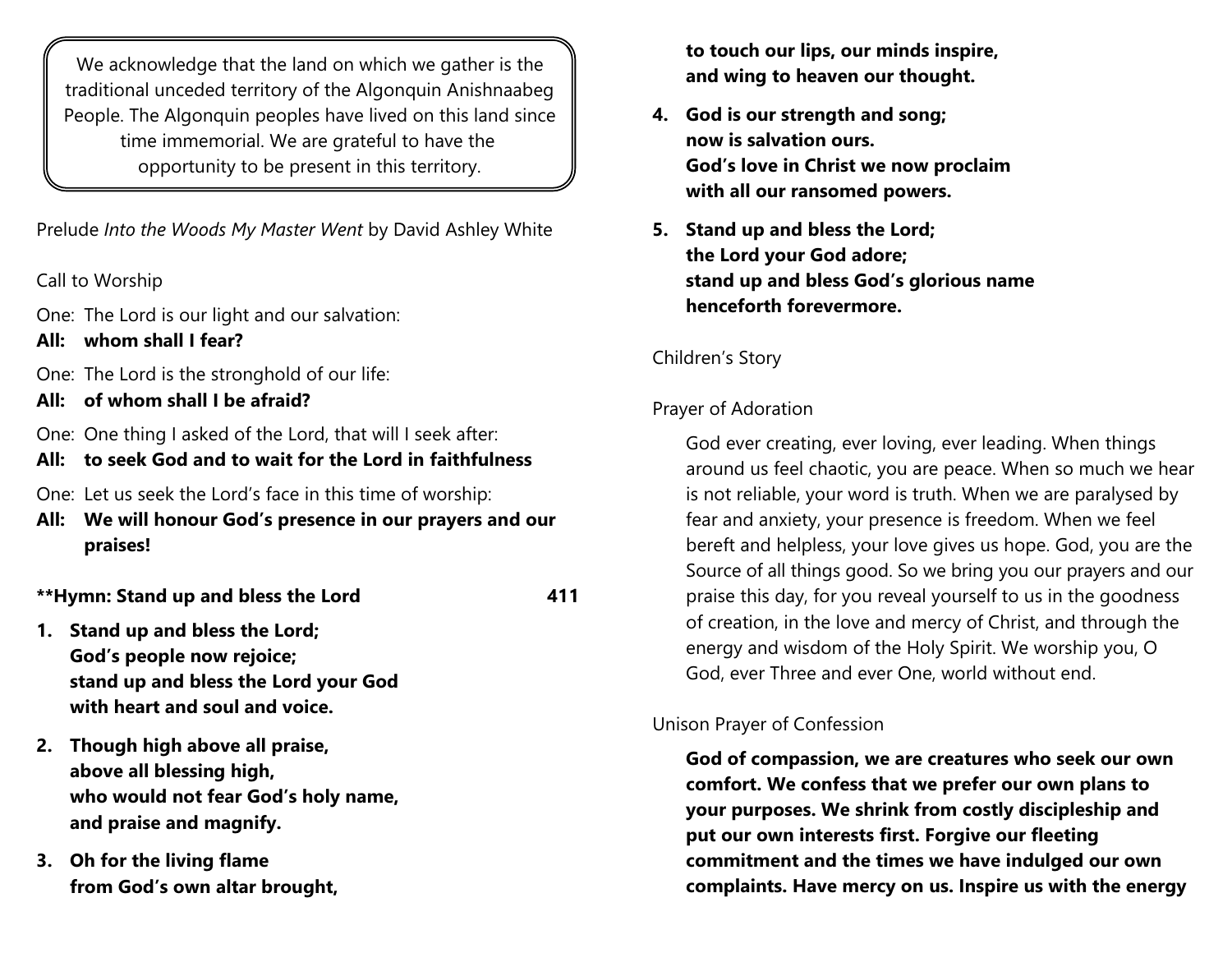**to do your will and serve our neighbours in the example of Christ, your Son and our Lord.**

#### The Lord's Prayer

**Our Father who art in heaven, hallowed be thy name. Thy kingdom come, thy will be done on earth as it is in heaven. Give us this day our daily bread, and forgive us our debts as we forgive our debtors, and lead us not into temptation, but deliver us from evil, for thine is the kingdom and the power and the glory, for ever and ever. Amen**

#### Assurance of Pardon

God is love, and that God's perfect love casts out fear. Those who abide in love abide in God, and God abides in them. So ground your hope in this Good News: God's perfect love abides in you through Jesus Christ our Lord.

## Scripture

### First Reading: Philippians 3:17–4:1

Brothers and sisters, join in imitating me, and observe those who live according to the example you have in us. For many live as enemies of the cross of Christ; I have often told you of them, and now I tell you even with tears. Their end is destruction; their god is the belly; and their glory is in their shame; their minds are set on earthly things. But our citizenship is in heaven, and it is from there that we are expecting a Saviour, the Lord Jesus Christ. He will transform the body of our humiliation that it may be conformed to the body of his glory, by the power that also enables him to make all things subject to himself. Therefore, my brothers and sisters, whom I love and long for, my joy and crown, stand firm in the Lord in this way, my beloved.

Responsive Reading: Psalm 27 *(with refrain 2)*



The Lord is my light and my salvation; **whom shall I fear?** The Lord is the stronghold of my life; **of whom shall I be afraid?** When evildoers assail me to devour my flesh my adversaries and foes they shall stumble and fall. **Though an army encamp against me, my heart shall not fear; though war rise up against me, yet I will be confident.** One thing I asked of the Lord, that will I seek after: **to live in the house of the Lord all the days of my life, to behold the beauty of the Lord, and to inquire in the Lord's temple.** For you, Lord, will hide me in your shelter in the day of trouble; You will conceal me under the cover of your tent; you will set me high on a rock. **Now my head is lifted up above my enemies all around me, and I will offer sacrifices in the Lord's tent with shouts of joy; I will sing and make melody to the Lord**. Hear, O Lord, when I cry aloud, be gracious to me and answer me!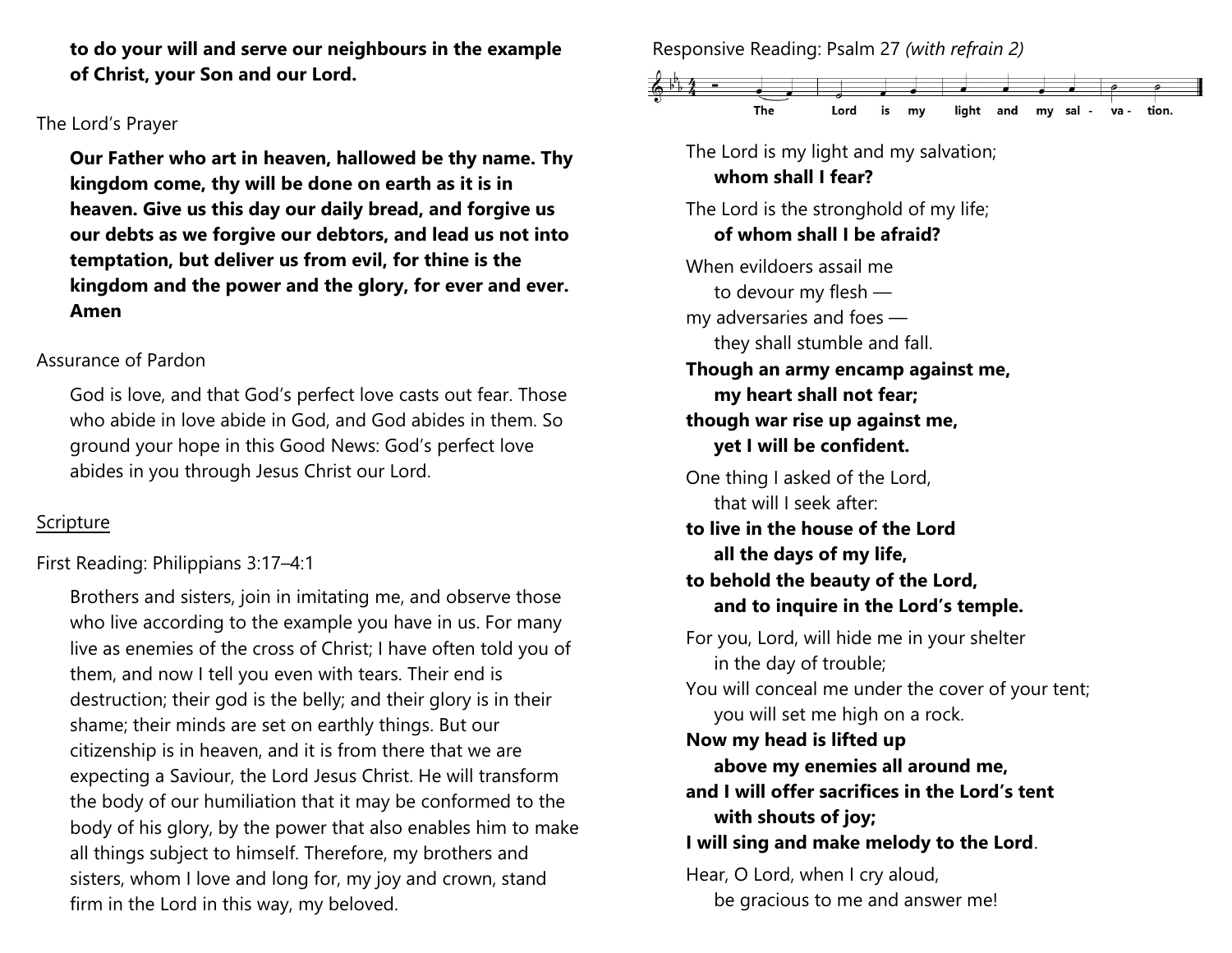**"Come," my heart says, "seek the Lord's face!" Your face, Lord, do I seek. Do not hide your face from me.**

Do not turn your servant away in anger, you who have been my help.

**Do not cast me off, do not forsake me,**

**O God of my salvation!**

**If my father and mother forsake me, the Lord will take me up.**

Teach me your way, O Lord, and lead me on a level path because of my enemies.

**Do not give me up to the will of my adversaries, for false witnesses have risen against me, and they are breathing out violence.**

I believe that I shall see the goodness of the Lord in the land of the living.

**Wait for the Lord;**

**be strong, and let your heart take courage; wait for the Lord!**

Second Reading: Reading Luke 13: 31-35

At that very hour some Pharisees came and said to Jesus, "Get away from here, for Herod wants to kill you." He said to them, "Go and tell that fox for me, 'Listen, I am casting out demons and performing cures today and tomorrow, and on the third day I finish my work. Yet today, tomorrow, and the next day I must be on my way, because it is impossible for a prophet to be killed outside of Jerusalem.' Jerusalem, Jerusalem, the city that kills the prophets and stones those who are sent to it! How often have I desired to gather your children together as a hen gathers her brood under her wings, and you were not willing! See, your house is left to you. And I tell you, you will

not see me until the time comes when you say, 'Blessed is the one who comes in the name of the Lord.'"

Reader: This is the word of the Lord, **People: Thanks be to God.**

**\*\*Hymn: The Lord's my light 15**

- **1. The Lord's my light and saving health; who shall make me dismayed? God is the stronghold of my life: who shall make me afraid?**
- **2. Though wars arise and armies camp against me, I'll not fear; I will stand firm and confident: I know that God is near.**
- **3. One thing I asked of God the Lord, and will seek to obtain, that all days of my life I may within God's house remain;**
- **4. that I the beauty of the Lord may worship and admire, that I in God's most holy place may reverently enquire.**
- **5. In evil, troubled days, my God will hide me and shelter me, and raise me high upon a rock above my enemy.**
- **6. Now I will offer sacrifice for all God's saving grace, with melody unto the Lord and joyful shouts of praise!**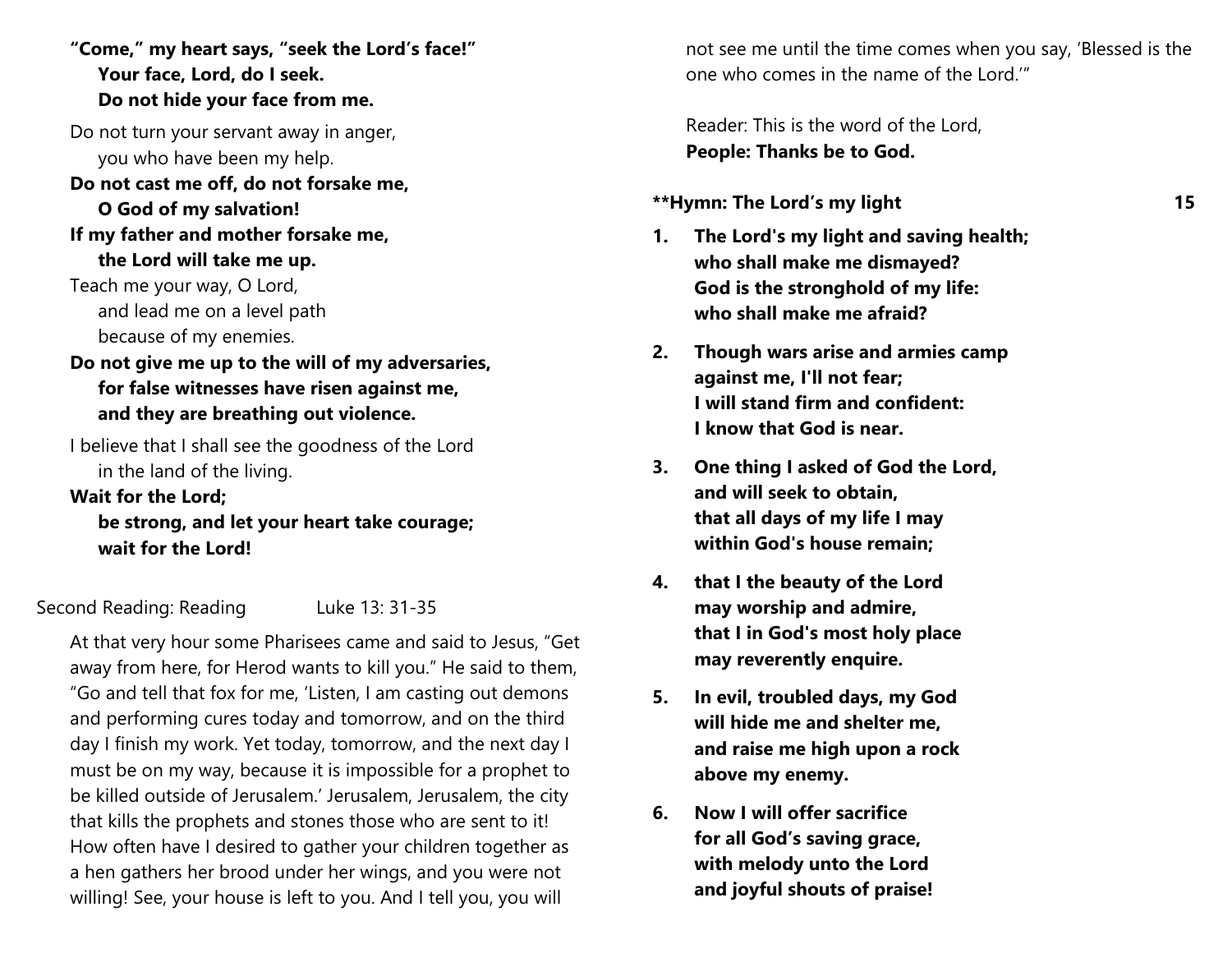Sermon Whom Shall I Fear

#### Prayers of the People

#### **\*\*Hymn: Softly and tenderly 640**

**1. Softly and tenderly Jesus is calling, calling for you and for me: patiently Jesus is waiting and watching, watching for you and for me.**

#### *Refrain*

**"Come home, come home, ye who are weary, come home"; earnestly, tenderly, Jesus is calling, calling, O sinner, "Come home!"**

- **2. Why should we tarry when Jesus is pleading, pleading for you and for me? Why should we linger and heed not his mercies, mercies for you and for me?** *Refrain*
- **3. O for the wonderful love he has promised, promised for you and for me; though we have sinned, he has mercy and pardon, pardon for you and for me.** *Refrain*

Passing of the Peace

Announcements

**Offering** 

**Doxology: Praise God from whom all blessings flow 830 Praise him, all creatures here below; Praise him above, ye heavenly host; Praise Father, Son and Holy Ghost.**

#### Prayer of Dedication

**\*\*Hymn: I feel the winds of God today x**

- **1. I feel the winds of God today; today my sail I lift, though heavy oft with drenching spray and torn with many a rift; if hope but light the water's crest, and Christ my bark will use, I'll seek the seas at his behest, and brave another cruise.**
- **2. It is the wind of God that dries my vain regretful tears, until with braver thoughts shall rise the purer, brighter years; if cast on shores of selfish ease or pleasure I should be, Lord, let me feel thy freshening breeze, and I'll put back to sea.**
- **3. If ever I forget thy love and how that love was shown, lift high the blood-red flag above; it bears thy name alone. Great pilot of my onward way, thou wilt not let me drift. I feel the winds of God today; today my sail I lift.**

*Jessie Adams 1863-1954, Trustees of the Fellowship Hymn Book*

#### Benediction

Postlude *Praise the Lord* by Robert J. Hughes